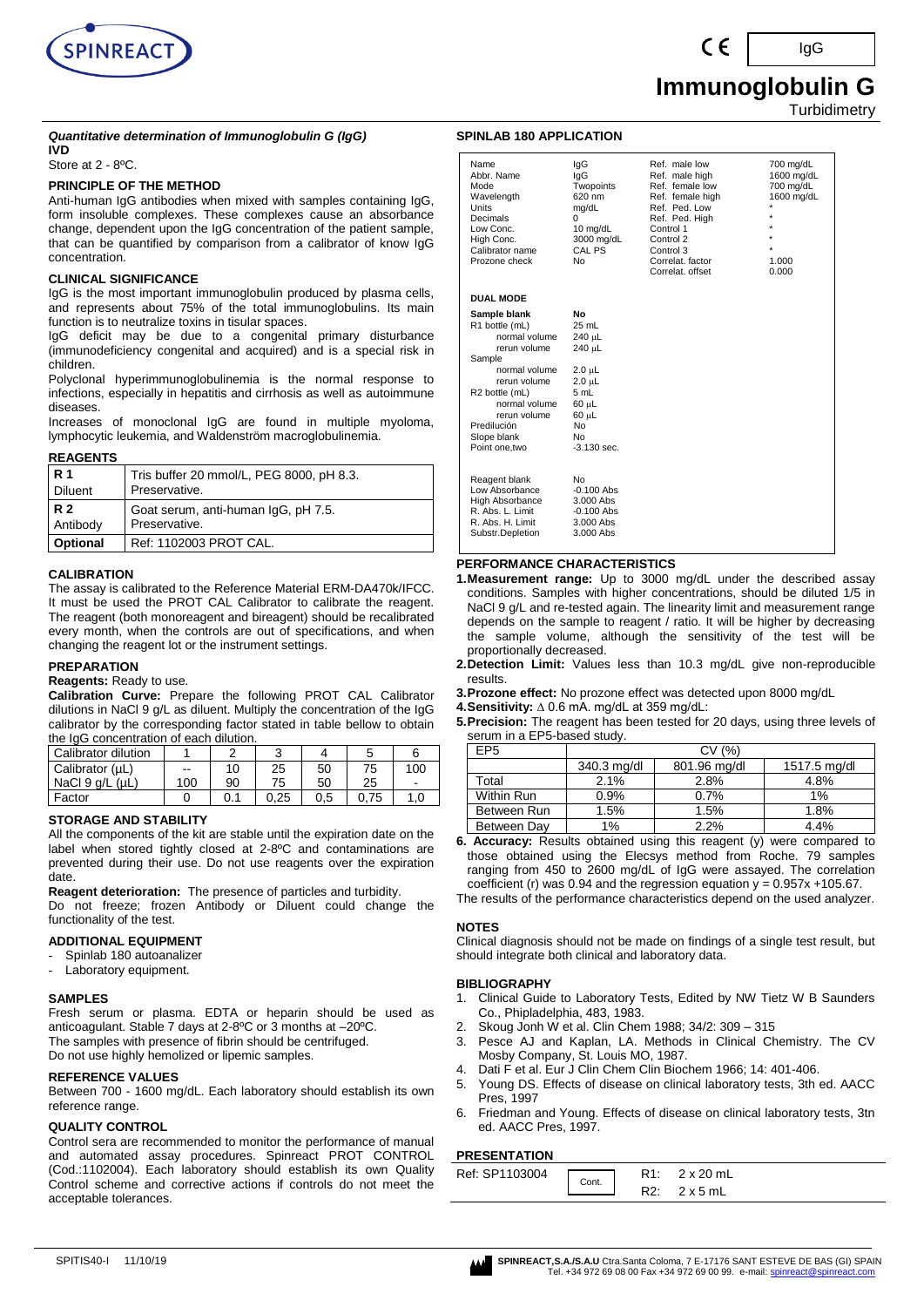

*Determinación cuantitativa de Inmunoglobulina G (IgG)*

## **IVD**

Conservar a 2-8ºC

#### **PRINCIPIO DEL METODO**

Los anticuerpos anti-IgG forman compuestos insolubles cuando se combinan con la IgG de la muestra del paciente, ocasionando un cambio de absorbancia proporcional a la concentración de IgG en la muestra, y que puede ser cuantificada por comparación con un calibrador de IgG de concentración conocida.

#### **SIGNIFICADO CLINICO**

La IgG es la inmunoglobulina más importante producida por células plasmáticas, y representa un 75% del total de inmunoglobulinas. Su principal función es neutralizar toxinas en el especio tisular.

El déficit de IgG puede ser debido a problemas congénitos primarios (inmunodeficiencia congénita y adquirida) y supone un riesgo especial en niños.

La hiperglobulinemia policlonal es la respuesta normal a infecciones, especialmente en hepatitis y cirrosis, así como enfermedades autoinmunes.

Incrementos de IgG monoclonal se observan en el mieloma múltiple, leucemia limfocítica y la macroglobulinemia de Waldenström.

#### **REACTIVOS**

| <b>R</b> 1 | Tampón tris 20 mmol/L, PEG 8000, pH, 8,3. |
|------------|-------------------------------------------|
| Diluyente  | Conservante.                              |
| <b>R2</b>  | Suero de cabra, anti-IgG humana, pH 7,5.  |
| Anticuerpo | Conservante.                              |
| Opcional   | Ref: 1102003 PROT CAL.                    |

#### **CALIBRACIÓN**

El ensayo está calibrado frente al Material de Referencia ERM-DA470k/IFCC. Debe utilizarse el Calibrador PROT CAL para la Calibración. El reactivo (tanto monoreactivo como bireactivo) se debe recalibrar cada mes, cuando los controles están fuera de especificaciones, y cuando el lote de reactivo o la configuración del instrumento cambia.

#### **PREPARACION**

#### **Reactivos:** Listos para el uso.

**Curva de Calibración:** Preparar las siguientes diluciones del Calibrador PROT CAL en NaCl 9 g/L como diluyente. Para obtener las concentraciones de cada dilución de IgG, multiplicar la concentración de IgG del calibrador por el factor correspondiente indicado en la tabla:

| Dilución calibrador |     |     |      |     |      |     |
|---------------------|-----|-----|------|-----|------|-----|
| Calibrador (µL)     | $-$ | 10  | 25   | 50  | 75   | 100 |
| NaCl $9$ $a/L$ (uL) | 100 | 90  | 75   | 50  | 25   | ۰   |
| Factor              |     | 0.1 | 0.25 | 0.5 | 0.75 | 1.0 |

#### **CONSERVACION Y ESTABILIDAD**

Todos los componentes del kit son estables hasta la fecha de caducidad cuando se mantienen los viales bien cerrados a 2-8ºC, y se evita la contaminación durante su uso. No utilizar reactivos que hayan sobrepasado la fecha de caducidad.

**Indicadores de deterioro**: Presencia de partículas y turbidez.

No congelar; la congelación del Anticuerpo o Diluyente puede afectar la funcionalidad de los mismos.

#### **MATERIAL ADICIONAL**

- Autoanalizador Spinlab 180
- Equipamiento habitual de laboratorio.

#### **MUESTRAS**

Suero o plasma fresco, recogido con heparina o EDTA como anticoagulantes. Estable 7 días a 2-8ºC o 3 meses a -20ºC. Las muestras con restos de fibrina deben ser centrifugadas. No utilizar muestras altamente hemolizadas o lipémicas.

## **VALORES DE REFERENCIA**

Entre 700 - 1600 mg/dL. Es recomendable que cada laboratorio establezca sus propios valores de referencia.

#### **CONTROL DE CALIDAD**

Se recomienda utilizar sueros control para controlar los ensayos tanto en procedimiento manual como en automático. Spinreact dispone del PROT CONTROL Ref: 1102004.

Cada laboratorio debería establecer su propio Control de Calidad y establecer correcciones en el caso de que los controles no cumplan con las tolerancias exigidas.

## **Inmunoglobulina G** Turbidimetría

IgG

#### **APLICACIÓN AL SPINLAB 180**

| Nombre<br>Nombre abreviado<br>Modo<br>Long. ondas<br><b>Unidades</b><br><b>Decimales</b><br>Conc. Inferior<br>Conc. Superior<br>Calibrador<br>Chequeo prozona | IgG<br><b>IgG</b><br>Twopoint<br>620 nm<br>mg/dL<br>$\Omega$<br>10 mg/dL<br>3000 mg/dL<br>CAL PS<br>No | Ref. Hombre Inf.<br>Ref. Hombre Sup.<br>Ref. Mujer Inf.<br>Ref. Mujer Sup.<br>Ref. Ped. Inf.<br>Ref. Ped. Sup.<br>Control 1<br>Control 2<br>Control 3<br>Factor correl.<br>Offset de correl. | 700 mg/dL<br>1600 mg/dL<br>700 mg/dL<br>1600 mg/dL<br>$\ast$<br>$*$<br>$\ast$<br>$\ast$<br>1.000<br>0.000 |
|---------------------------------------------------------------------------------------------------------------------------------------------------------------|--------------------------------------------------------------------------------------------------------|----------------------------------------------------------------------------------------------------------------------------------------------------------------------------------------------|-----------------------------------------------------------------------------------------------------------|
| <b>MODO DUAL</b>                                                                                                                                              |                                                                                                        |                                                                                                                                                                                              |                                                                                                           |
| <b>Blanco muestra</b>                                                                                                                                         | No                                                                                                     |                                                                                                                                                                                              |                                                                                                           |
| Frasco R1 (mL)                                                                                                                                                | 25 mL                                                                                                  |                                                                                                                                                                                              |                                                                                                           |
| Vol. normal                                                                                                                                                   | 240 µL                                                                                                 |                                                                                                                                                                                              |                                                                                                           |
| Vol. repet.                                                                                                                                                   | 240 µL                                                                                                 |                                                                                                                                                                                              |                                                                                                           |
| Muestra                                                                                                                                                       |                                                                                                        |                                                                                                                                                                                              |                                                                                                           |
| Vol. normal                                                                                                                                                   | $2.0 \mu L$                                                                                            |                                                                                                                                                                                              |                                                                                                           |
| Vol. repet.                                                                                                                                                   | $2.0$ $\mu$ L                                                                                          |                                                                                                                                                                                              |                                                                                                           |
| Frasco R2 (mL)                                                                                                                                                | 5 mL                                                                                                   |                                                                                                                                                                                              |                                                                                                           |
| Vol. normal                                                                                                                                                   | 60 µL                                                                                                  |                                                                                                                                                                                              |                                                                                                           |
| Vol. repet.                                                                                                                                                   | 60 µL                                                                                                  |                                                                                                                                                                                              |                                                                                                           |
| Predilución                                                                                                                                                   | No                                                                                                     |                                                                                                                                                                                              |                                                                                                           |
| Pendiente Blco.                                                                                                                                               | No                                                                                                     |                                                                                                                                                                                              |                                                                                                           |
| 1er,2º punto                                                                                                                                                  | $-3.130$ sec.                                                                                          |                                                                                                                                                                                              |                                                                                                           |
| Blanco reactivo                                                                                                                                               | No                                                                                                     |                                                                                                                                                                                              |                                                                                                           |
| Absorbancia inf.                                                                                                                                              | $-0.100$ Abs                                                                                           |                                                                                                                                                                                              |                                                                                                           |
| Absorbancia sup.                                                                                                                                              | 3.000 Abs                                                                                              |                                                                                                                                                                                              |                                                                                                           |
| Lim.Inf. Abs. React.                                                                                                                                          | $-0.100$ Abs                                                                                           |                                                                                                                                                                                              |                                                                                                           |
| Lim.Sup. Abs. React.                                                                                                                                          | 3.000 Abs                                                                                              |                                                                                                                                                                                              |                                                                                                           |
| Agotam. sustrato                                                                                                                                              | 3.000 Abs                                                                                              |                                                                                                                                                                                              |                                                                                                           |
|                                                                                                                                                               |                                                                                                        |                                                                                                                                                                                              |                                                                                                           |

#### **CARACTERISTICAS DEL METODO**

- 1.Rango de medida: hasta 3000 mg/dL en las condiciones descritas del ensayo. Las muestras con valores superiores deben diluirse 1/5 con NaCl 9 g/L y ensayarse de nuevo. El intervalo de medida depende de la relación muestra/reactivo. Disminuyendo el volumen de muestra, se aumenta el límite superior del intervalo de medida, aunque se reduce la sensibilidad.
- 2.Límite de detección: valores por debajo de 10,3 mg/dL dan lugar a resultados poco reproducibles.
- 3.Sensibilidad: Δ 0,6 mA / mg/dL (359 mg/dL).
- 4.Efecto prozona: No se observa efecto prozona hasta valores de 8000 mg/dL.
- 5.Precisión: El reactivo ha sido probado durante 20 días con tres niveles diferentes de suero en un estudio basado en las normas EP5 (NCCLS).

| andronico do odoro on an ootadio bacado on ido nomitao Er o (1100EO). |             |              |              |  |  |  |
|-----------------------------------------------------------------------|-------------|--------------|--------------|--|--|--|
| EP <sub>5</sub>                                                       | CV (%)      |              |              |  |  |  |
|                                                                       | 340.3 mg/dl | 801.96 mg/dl | 1517.5 mg/dl |  |  |  |
| Total                                                                 | 2.1%        | 2.8%         | 4.8%         |  |  |  |
| Within Run                                                            | 0.9%        | 0.7%         | 1%           |  |  |  |
| Between Run                                                           | 1.5%        | 1.5%         | 1.8%         |  |  |  |
| Between Day                                                           | 1%          | 2.2%         | 4.4%         |  |  |  |
|                                                                       |             |              |              |  |  |  |

6.Exactitud: El comportamiento de este método (y) fue comparado con el método Elecsys (Roche). 79 muestras de concentraciones de IgG entre 450 y 2600 mg/dL fueron analizadas con ambos métodos.

El coeficiente de regresión (r) fue de 0,94 y la ecuación de la recta de regresión  $y = 0.957x + 105.67$ .

Las características del método pueden variar según el analizador utilizado.

#### **NOTAS**

El diagnóstico clínico no debe realizarse únicamente con los resultados de un único ensayo, sino que debe considerarse al mismo tiempo los datos clínicos del paciente.

## **BIBLIOGRAFIA**

- 1. Clinical Guide to Laboratory Tests, Edited by NW Tietz W B Saunders Co., Phipladelphia, 483, 1983.
- 2. Skoug Jonh W et al. Clin Chem 1988; 34/2: 309 315
- 3. Pesce AJ and Kaplan, LA. Methods in Clinical Chemistry. The CV Mosby Company, St. Louis MO, 1987.
- Dati F et al. Eur J Clin Chem Clin Biochem 1996; 34: 517-520.
- 5. Young DS. Effects of disease on clinical laboratory tests, 3th ed. AACC Pres, 1997
- 6. Friedman and Young. Effects of disease on clinical laboratory tests, 3tn ed. AACC Pres, 1997.

#### **PRESENTACION**

| .              |       |                  |
|----------------|-------|------------------|
| Ref: SP1103004 | Cont. | $2 \times 20$ mL |
|                |       | $2 \times 5$ mL  |

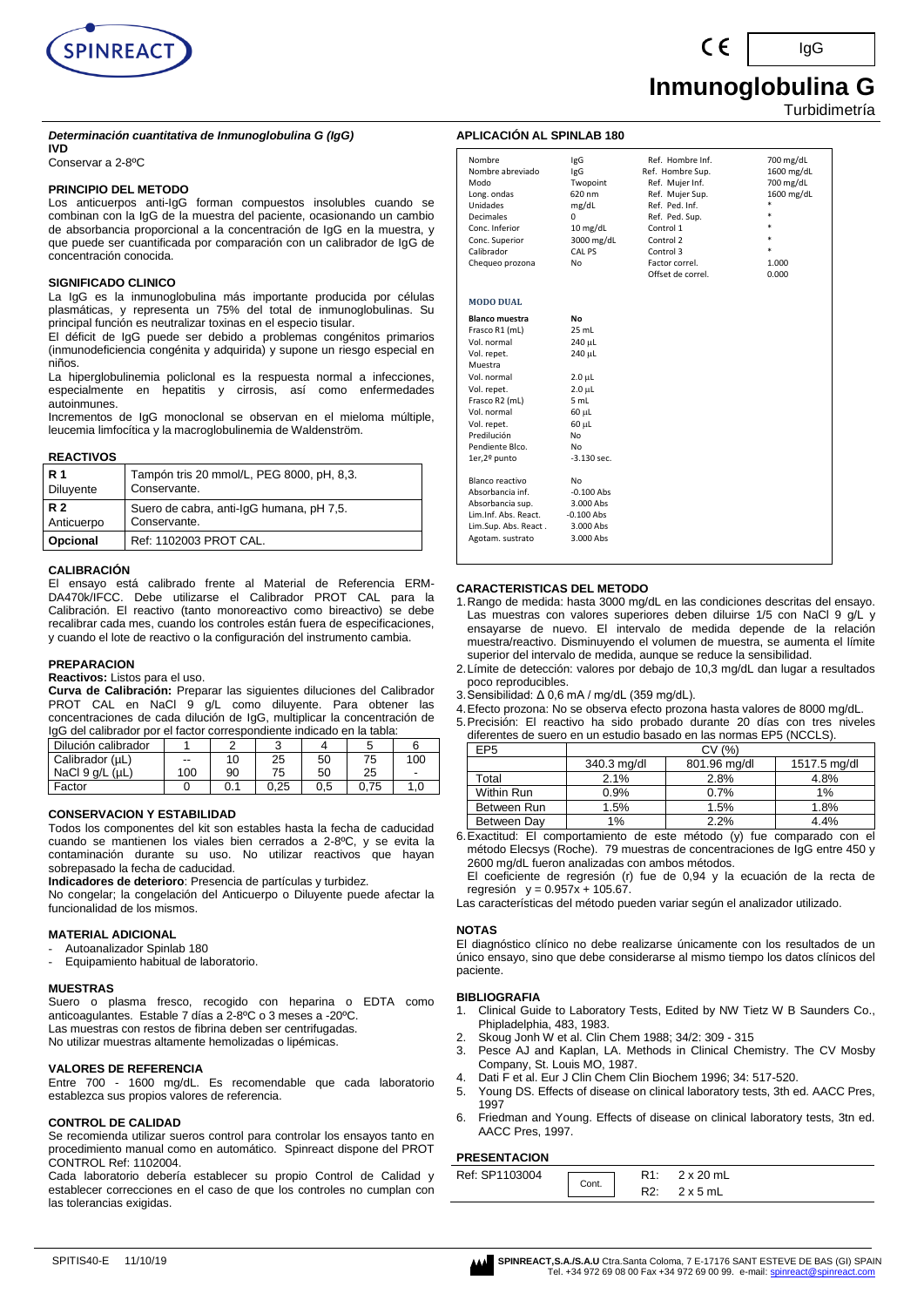

## *Détermination quantitative d'immunoglobuline G (IgG)* **IVD**

Conserver à 2 - 8ºC.

#### **USAGE RECOMMANDÉ**

Essai turbidimétrique pour quantifier l'IgG en sérum ou plasma humain.

#### **PRINCIPE DE LA MÉTHODE**

Les anticorps anti-IgG forment des composés insolubles quand ils sont associés avec l'IgG de l'échantillon du patient, occasionnant un changement d'absorbance proportionnel à la concentration d'IgG dans l'échantillon, et qui peut être quantifiée par comparaison avec un calibreur d'IgG de concentration connue.

#### **SIGNIFICATION CLINIQUE**

L'IgG est la plus importante immunoglobuline produite par les cellules plasmatiques, et elle représente 75% du total des immunoglobulines. Sa principale fonction est de neutraliser les toxines dans l'espace tissulaire.

Le déficit en IgG peut être dû à des problèmes congénitaux primaires (immunodéficience congénitale et acquise) et suppose un risque spécial chez les enfants.

L'hyperglobulinémie polyclonale est la réponse normale aux infections, en particulier dans l'hépatite et la cirrhose ainsi que dans les maladies autoimmunes.

Des augmentations d'IgG monoclonale sont observées dans le myélome multiple, la leucémie lymphocytaire et la macroglobulinémie de Waldenström.

#### **RÉACTIFS**

| Diluant (R1)   | Tampon tris 20 mmol/L, PEG 8000, pH, 8,3.<br>Conservateur.  |  |  |  |
|----------------|-------------------------------------------------------------|--|--|--|
| Anticorps (R2) | Sérum de chèvre, anti-lgG humaine, pH 7,5.<br>Conservateur. |  |  |  |
| En option:     | Cod: 1102003 PROT CAL                                       |  |  |  |

### **ÉTALONNAGE**

L'essai est étalonné par rapport au matériel de référence ERM-DA470k/IFCC. Pour l'étalonnage il faut utiliser le calibreur PROT CAL. Le réactif (aussi bien monoréactif que biréactif) doit être recalibré tous les mois, quand les contrôles sont en dehors des spécifications, et quand le lot de réactif ou la configuration de l'instrument change.

## **PRÉPARATION**

Réactifs : Prêts à l'usage.

Courbe d'étalonnage: Préparer les dilutions suivantes du Calibrateur IgG dans NaCl 9 g/L. Pour la concentration de chaque dilution de IgG, multiplier le concentration du calibrateur par le facteur correspondant indiqué dans le tableau:

| Dilution calibrateur    |     |    |      |         |      |     |
|-------------------------|-----|----|------|---------|------|-----|
| Calibrateur (µL)        | $-$ | 10 | 25   | 50      | 75   | 100 |
| NaCl $9$ q/L ( $\mu$ L) | 100 | 90 | 75   | 50      | 25   | -   |
| Facteur                 |     |    | 0.25 | $0.5\,$ | 0.75 |     |

#### **CONSERVATION ET STABILITÉ**

Tous les composants du kit sont stables jusqu'à la date d'expiration quand les flacons sont gardés bien fermés à 2-8ºC, et que la contamination est évitée au cours de leur utilisation. Ne pas utiliser de réactifs qui ont dépassé la date d'expiration.

Indicateurs de détérioration : Présence de particules et de turbidité. Ne pas congeler, la congélation de l'anticorps ou du diluant peut affecter leur fonctionnalité.

### **MATÉRIEL SUPPLÉMENTAIRE**

- Auto-analyseur SPINLAB 180.
- Equipement classique de laboratoire.

#### **ÉCHANTILLONS**

Sérum ou plasma frais, recueilli avec héparine ou EDTA comme anticoagulants. Stable 7 jours à 2-8°C ou 3 mois à -20°C.

Les échantillons avec des restes de fibrine doivent être centrifugés. Ne pas utiliser d'échantillons fortement hémolysés ou lypémiques.

#### **VALEURS DE RÉFÉRENCE**

Entre 700 – 1600 mg/dL. Chaque laboratoire devrait établir ses propres valeurs de référence.

## **CONTRÔLE DE QUALITÉ**

Il est recommandé d'utiliser des sérums de contrôle, afin de contrôler les essais aussi bien lors de procédures manuelles qu'automatiques. Spinreact dispose du PROT CONTROL cod : 1102004.

Chaque laboratoire doit établir son propre Contrôle de Qualité et des corrections en cas de non-conformité des contrôles en termes de tolérances exigées.

#### **APPLICATION AU SPINLAB 180**

| IgG                | Ref. male low                                                                                                                                                               | $700$ mg/dL         |
|--------------------|-----------------------------------------------------------------------------------------------------------------------------------------------------------------------------|---------------------|
| IgG                | Ref. male high                                                                                                                                                              | $1600$ mg/dL        |
| Twopoints          | Ref. female low                                                                                                                                                             | $700 \text{ mg/dL}$ |
| 620 nm             | Ref. female high                                                                                                                                                            | $1600$ mg/dL        |
| mg/dL              | Ref. Ped. Low                                                                                                                                                               | *                   |
| 0                  | Ref. Ped. High                                                                                                                                                              | 冰                   |
| $10 \text{ mg/dL}$ | Control 1                                                                                                                                                                   | ×.                  |
| 3000 mg/dL         | Control 2                                                                                                                                                                   | $\ast$              |
| <b>CAL PS</b>      | Control 3                                                                                                                                                                   | $\pm$               |
|                    |                                                                                                                                                                             | 1.000               |
|                    | Correlat. offset                                                                                                                                                            | 0.000               |
|                    |                                                                                                                                                                             |                     |
|                    |                                                                                                                                                                             |                     |
|                    |                                                                                                                                                                             |                     |
|                    |                                                                                                                                                                             |                     |
|                    |                                                                                                                                                                             |                     |
|                    |                                                                                                                                                                             |                     |
|                    |                                                                                                                                                                             |                     |
|                    |                                                                                                                                                                             |                     |
|                    |                                                                                                                                                                             |                     |
|                    |                                                                                                                                                                             |                     |
|                    |                                                                                                                                                                             |                     |
|                    |                                                                                                                                                                             |                     |
|                    |                                                                                                                                                                             |                     |
|                    |                                                                                                                                                                             |                     |
|                    |                                                                                                                                                                             |                     |
| N <sub>0</sub>     |                                                                                                                                                                             |                     |
| $-0.100$ Abs       |                                                                                                                                                                             |                     |
| 3.000 Abs          |                                                                                                                                                                             |                     |
| $-0.100$ Abs       |                                                                                                                                                                             |                     |
| 3.000 Abs          |                                                                                                                                                                             |                     |
| 3.000 Abs          |                                                                                                                                                                             |                     |
|                    | N <sub>o</sub><br>N <sub>0</sub><br>$25$ mL<br>240 µL<br>240 µL<br>$2.0 \mu L$<br>$2.0 \mu L$<br>5 mL<br>$60 \mu L$<br>$60 \mu L$<br>No.<br>N <sub>0</sub><br>$-3.130$ sec. | Correlat. factor    |

#### **CARACTÉRISTIQUES DE LA MÉTHODE**

- **1. Limite de linéarité :** jusqu'à 3000 mg/dL dans les conditions décrites de l'essai. Les échantillons avec des valeurs supérieures doivent être dilués 1/5 avec NaCl<br>9 q/L et testés à nouveau. L'intervalle de mesure dépend du rapport g/L et testés à nouveau. L'intervalle de mesure dépend du rapport échantillon/réactif. En réduisant le volume d'échantillon, on augmente la limite supérieure de l'intervalle de mesure, même si la sensibilité est réduite.
- **2. Limite de détection** : les valeurs en dessous de 10,3 mg/dL entraînent des résultats peu reproductibles.
- **3. Sensibilité :** Δ 0,6 mA / mg/dL (359 mg/dL).
- **4. Effet prozone :** Aucun effet prozone n'a été observé jusqu'à des valeurs de 8000 mg/dL.
- **5. Précision :** Le réactif a été testé pendant 20 jours avec trois niveaux de sérum différents dans une étude basée sur les normes EP5 (NCCLS).

| EP5                 | CV(%)       |              |              |  |
|---------------------|-------------|--------------|--------------|--|
|                     | 340,3 mg/dL | 801,96 mg/dL | 1517,5 mg/dL |  |
| Total               | 2.1%        | 2.8%         | 4.8%         |  |
| Pendant l'exécution | 0.9%        | 0.7%         | 1%           |  |
| Entre l'exécution   | 1.5%        | 1.5%         | 1,8%         |  |
| Entre jours         | 1%          | 2,2%         | 4.4%         |  |

**6. Exactitude :** Le comportement de cette méthode (y) a été comparé avec la méthode Elecsys (Roche). 79 échantillons de concentrations d'IgG entre 450 et 2600 mg/dL ont été analysés avec les deux méthodes. Le coefficient de régression (r) a été de 0,94 et l'équation de la droite de régression  $y = 0.957x +$ 105,67.

Les caractéristiques de la méthode peuvent varier selon l'analyseur utilisé.

#### **REMARQUES**

1. Le diagnostic clinique ne doit pas être réalisé uniquement avec les résultats d'un seul essai, mais doit également tenir compte des données cliniques du patient.

#### **BIBLIOGRAPHIE**

- 1. Clinical Guide to Laboratory Tests, Edited by NW Tietz W B Saunders Co., Phipladelphia, 483, 1983.
- 
- 2. Skoug Jonh W et al. Clin Chem 1988; 34/2: 309 315<br>3. Pesce AJ and Kaplan. LA. Methods in Clinical Cher Pesce AJ and Kaplan, LA. Methods in Clinical Chemistry. The CV Mosby Company, St. Louis MO, 1987.
- Dati F et al. Eur J Clin Chem Clin Biochem 1996; 34: 517-520.
- 5. Young DS. Effects of disease on clinical laboratory tests, 3th ed. AACC Pres, 1997.
- 6. Friedman and Young. Effects of disease on clinical laboratory tests, 3tn ed. AACC Pres, 1997.

## **PRÉSENTATION**

| .              |       |          |                 |
|----------------|-------|----------|-----------------|
| Ref: SP1103004 | Cont. |          | 2 x 20 mL       |
|                |       | R2.<br>. | $2 \times 5$ mL |